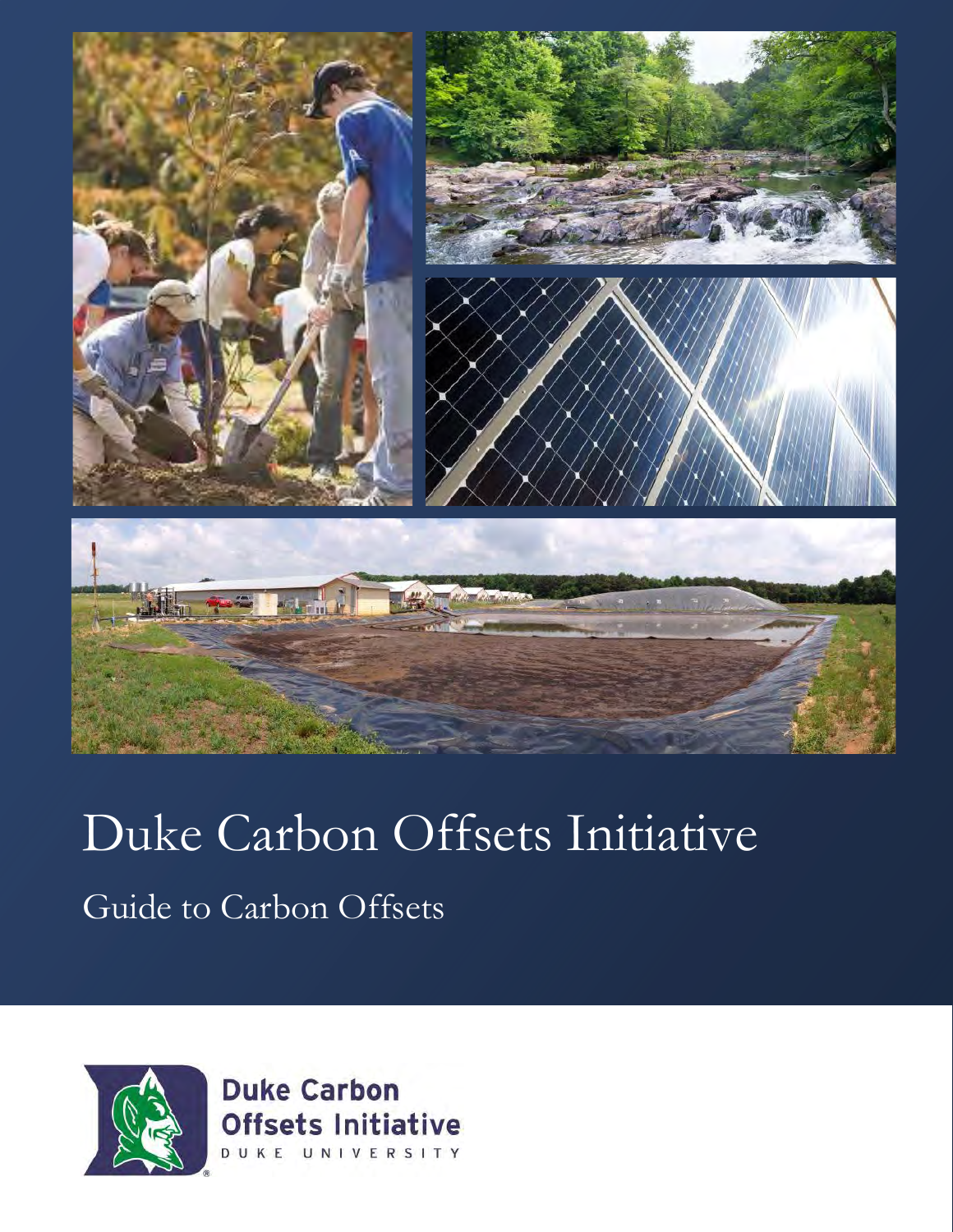# Duke Carbon Offsets Initiative



# **History**

In 2007, Duke University signed the American College and University Presidents' Climate Commitment (ACUPCC) and set a target of achieving climate neutrality by 2024. To be climate neutral, Duke will have to offset an estimated 86,000 metric tons per year of carbon dioxide equivalent in 2024. The Duke Carbon Offsets Initiative was created as a branch of Sustainable Duke to help Duke University reach climate neutrality. Since DCOI's beginning in 2009, it has developed a number of innovative carbon offset programs in swine waste-to-energy, urban forestry and energy efficiency.

## Vision

To make Duke University a model climate-neutral institution and to lead peer institutions in their efforts to become climate neutral.

## Mission

- To assist Duke University in meeting its climate neutrality goal by 2024 by **identifying, creating, and purchasing highquality carbon offsets.**
- To implement the strategy in a way that **facilitates educational opportunities** for students, faculty, and staff.
- To **prioritize local, state, and regional offsets that provide significant environmental, economic, and societal cobenefits** that are beyond the benefits of greenhouse gas reduction or removal.
- To **support and catalyze high-integrity, unique offsetprojects** by serving as a resource for other institutions.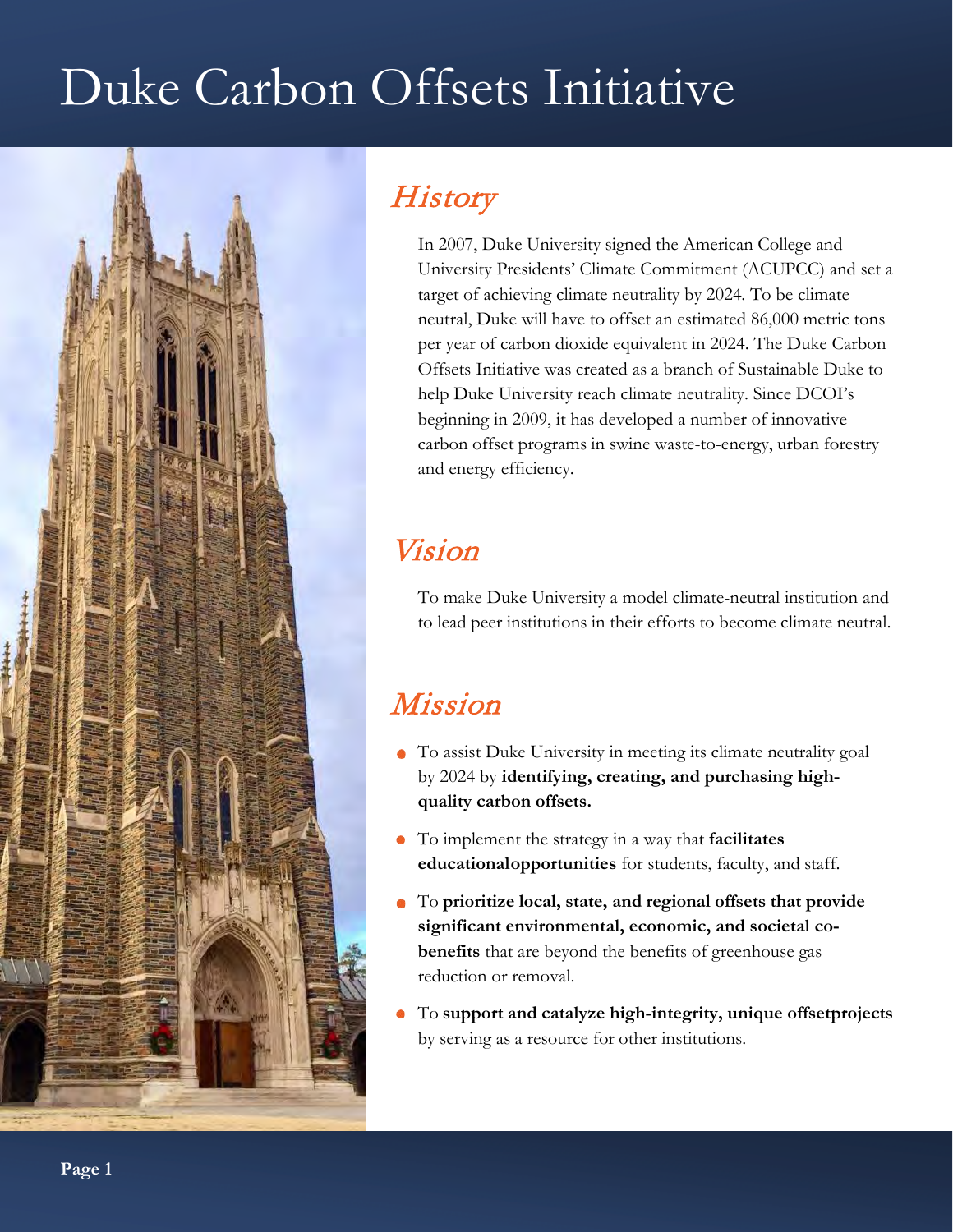# Carbon Offset Basics

# What is a Carbon Offset?

According to the American College and University President's Climate Commitment (ACUPCC) a carbon offset is a **reduction or removal of one metric ton of carbon dioxide equivalent** (CO2e) greenhouse gas (GHG) emissions that is used to counterbalance or compensate for ("offset") emissions from other activities.

## Basic Requirements of a Carbon Offset

**Permanent**—The reduction must last in perpetuity.

**Additional**—The reduction would not have occurred during business as usual.

**Verified**—The reduction must have been monitored and confirmed to have occurred.

**Enforceable**—The reduction must be counted only once and then retired.

**Real**—The reduction must have actually occurred and not as a result of flawed accounting.

# Co-Benefits

Carbon offsets projects can have benefits beyond GHG emission reductions ("co-benefits"). As institutions decide what types of projects to develop or purchase offsets from, co-benefits can become a consideration.

The following list of co-benefit categories serves to distinguish one carbon offset project from another:

- Educational Opportunities
- Social Equity  $\bullet$
- Environmental Health and Conservation
- Economic Opportunities
- Community Engagement

This document will detail each of these co-benefit categories as well as three example carbon offsets projects that the Duke Carbon Offsets Initiative has developed to date.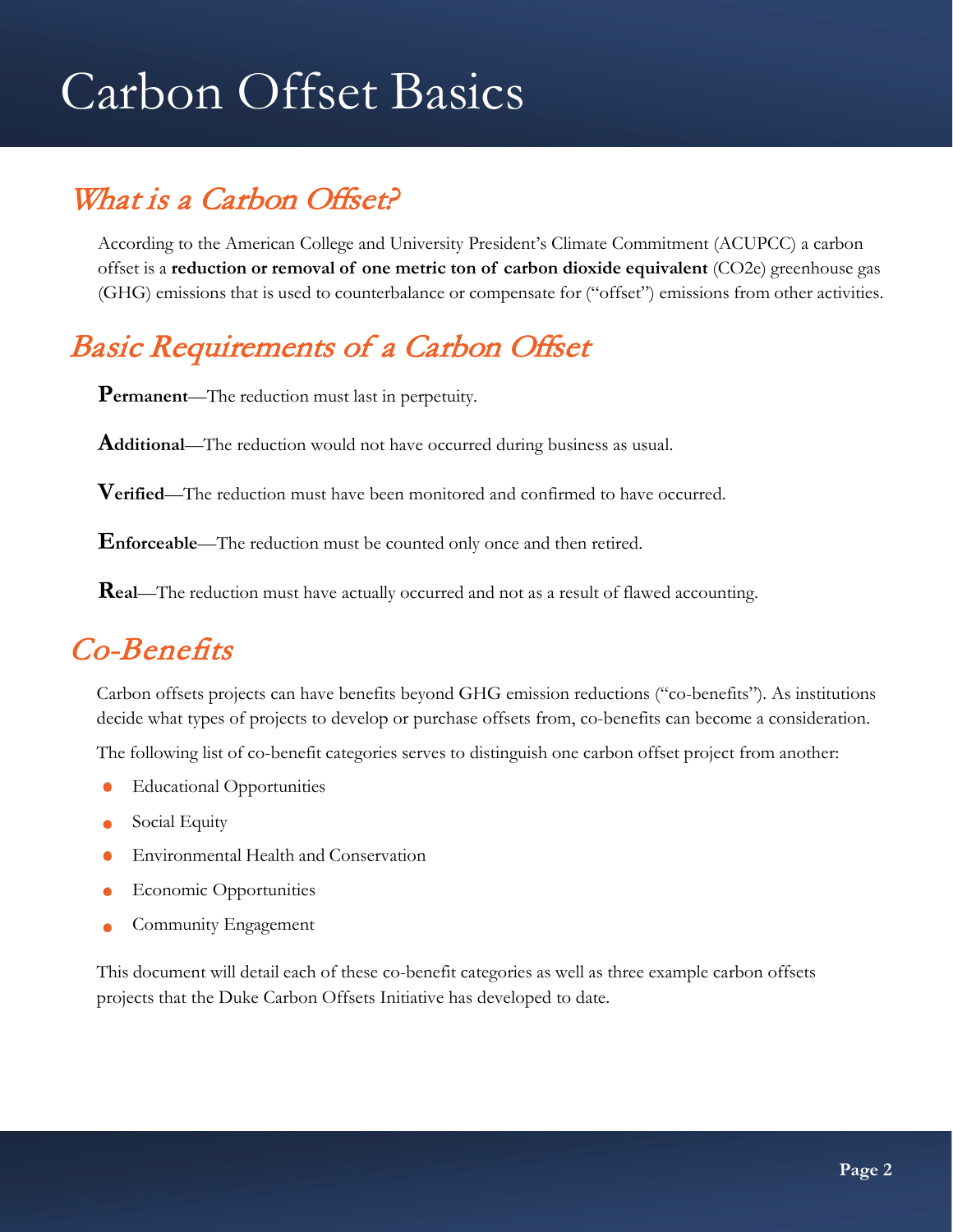# Description of Project Co-Benefits



### **Educational Opportunities**

Identifying and purchasing carbon offsets can facilitate educational opportunities for students, faculty, and staff, including:

#### *Research*

Carbon offset projects present faculty and staff with opportunities to engage in research and publish papers on their findings. Offset projects also build institutional knowledge in the project subject area.

#### *Participating in the Project*

Students, faculty and staff can become involved in the design and implementation of offset projects. They may create project-planning materials, including progress reports and guides to the voluntary carbon market. They may also participate in the project by volunteering and collecting data.

#### *Visiting and Touring the Project*

By investing in offset projects that are geographically close to campus, Duke University can maximize access to the site of offset generation. Students, faculty, and staff can organize site visits and incorporate them into curriculum.

#### *Example Project*

A local urban forestry project where students are able to help develop program materials, volunteer at tree planting events, collect data on the health and location of trees, and visit anytime.

## **Social Equity**

Carbon offset projects can assist local and regional communities in the following way:

#### *Improved Well Being for All*

The project helps increase the well being of community members with low socio-economic status in order to decrease the inequality gap. Social equity in a project is achieved when the benefits and costs are shared equally by all participants, regardless of age, religion, race, ethnicity, gender, socioeconomic level, and education background, among other factors.

#### *Example Project*

An energy conservation education program that educates local Durham residents on how to save energy within their homes, regardless of their socioeconomic status.

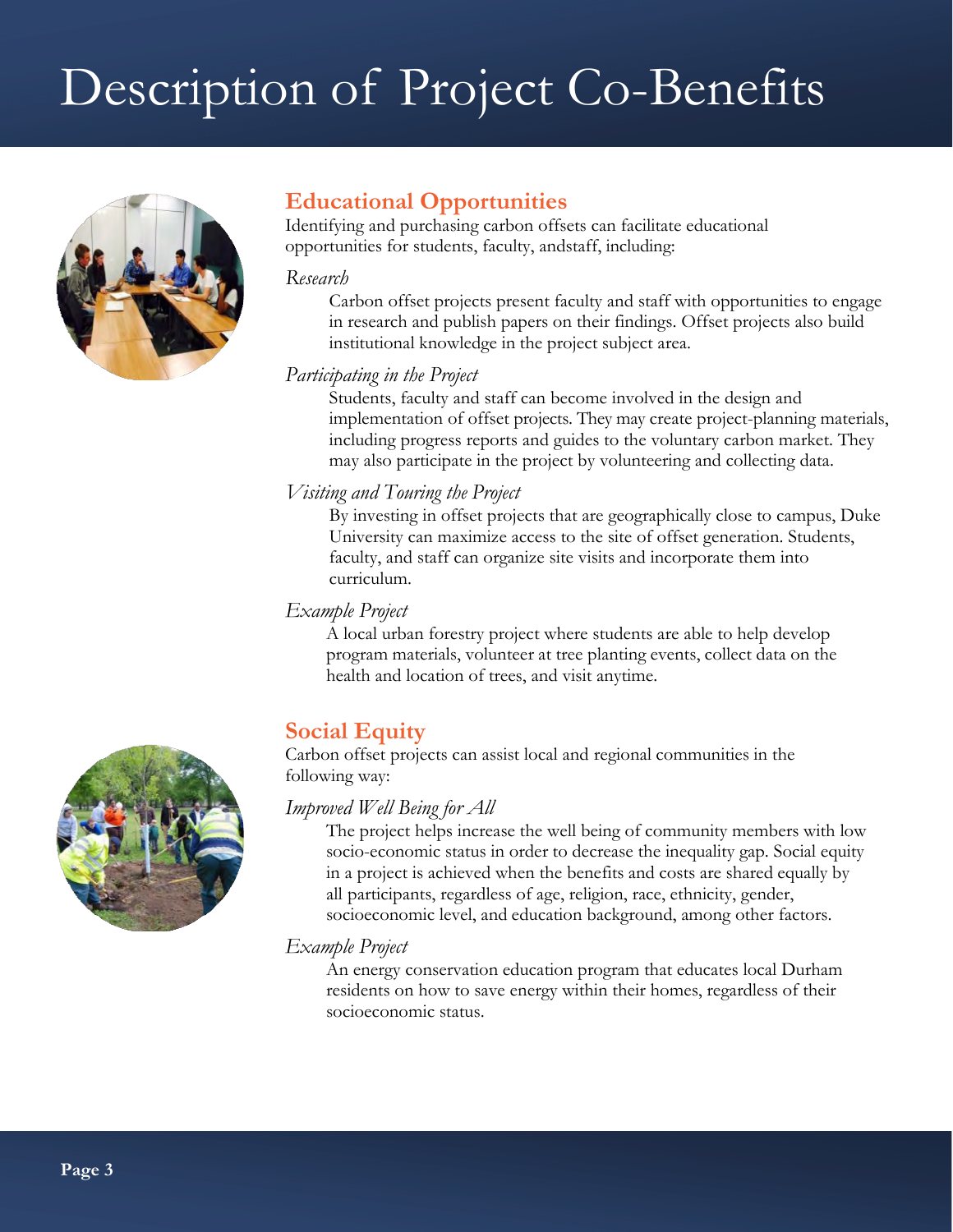# Description of Project Co-Benefits









## **Environmental Health and Conservation**

Carbon offset projects can have environmental benefits beyond a reduction or removal of greenhouse gas emissions. These environmental contributions can include:

#### *Air Quality*

Air quality refers to the health of Earth's atmosphere and the cleanliness of ground-level air. The project reduces the negative impacts of air pollution by decreasing the number of harmful pollutants such sulfur dioxide and particulate matter from entering the air.

#### *Water Quality*

Water quality refers to the health of Earth's streams, rivers, lakes, and oceans. A project may reduces the negative impacts of pollution by decreasing the number of harmful pollutants such as nitrogen and phosphorus from running off into waterways. Projects that reduce storm water runoff will also be considered as they can lead to increases in water quality and a decrease in the amount of infrastructure needed to manage high storm water flows.

#### *Biodiversity*

Biodiversity refers to the variety of life on Earth. A project with biodiversity co-benefits maintains or leads to an increase in the variety of native flora and fauna in an area through actions like protecting important habitat, planting native trees, and minimizing the impact of invasive species.

### *Land Use / Soil Quality*

Land use refers to the availability and quality of the land. This includes the project's effects on soil quality, erosion control, land availability, and land use. An ideal project either maintains or increases the quality of the land and the availability of the land for environmentally beneficial uses.

### *Example Project*

The Loyd Ray Farms swine waste-to-energy system generates renewable energy and offsets while simultaneously cleaning up the waste stream. The system improves water quality by reducing the amount of nutrients in the wastewater, decreases odor within and outside of the barns, and increases the health of the hogs. Thus, this project provides positive co-benefits for air quality, water quality, and land use.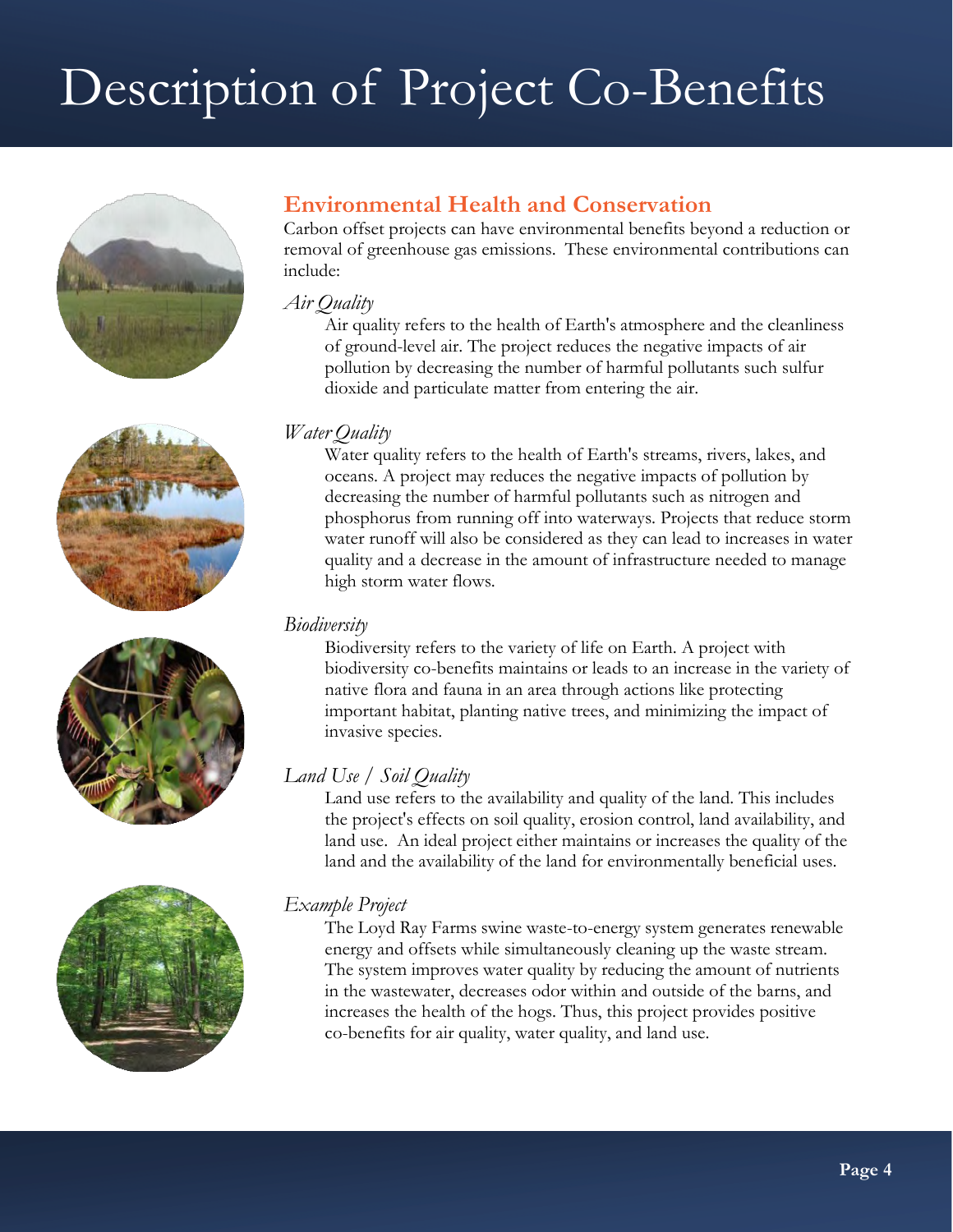# Description of Project Co-Benefits



### **Economic Opportunities**

Carbon offset projects can have far-reaching economic benefits that improve livelhoods. These include:

#### *Job Creation*

A potential impact of carbon offset projects is the creation of employment opportunities. Purchasing carbon offsets can provide a source of income to local communities.

#### *Increase in Livelihood*

With a steady stream of revenue entering the community hosting the offset project, this can build economic capacity. Communities can invest in improved infrastructure and technology for public benefit.

#### *Example Project*

Forestry projects in developing countries can create both short-term and long-term opportunities for locals to secure a source of income. With a steady stream of revenue, commuinities can further invest in the local economy, infrastructure improvements, and more.

## **Community Engagement**

Through its offset projects, Duke University has the opportunity to work with a diverse array of partners and form longstanding, impactful relationships. This can result in:

#### *Resource Sharing*

Through collaborating on offset projects, Duke can expand its network and connect with other institutions, non-profits, and communities. This can support the sharing of resources and advice, to the benefit of all.

#### *Movement Building*

Carbon offset projects raise awareness of the need for reducing and removing greenhouse gases from the atmosphere as well as the potential of different offset technologies.

#### *Example Project*

Duke University's Home Energy Affordability Loan Program raised the profile of DCOI and enabled connections with different organizations. Because of this program, DCOI was asked to consult on other carbon offset projects and help build the number of high-quality, impactful offset generations.

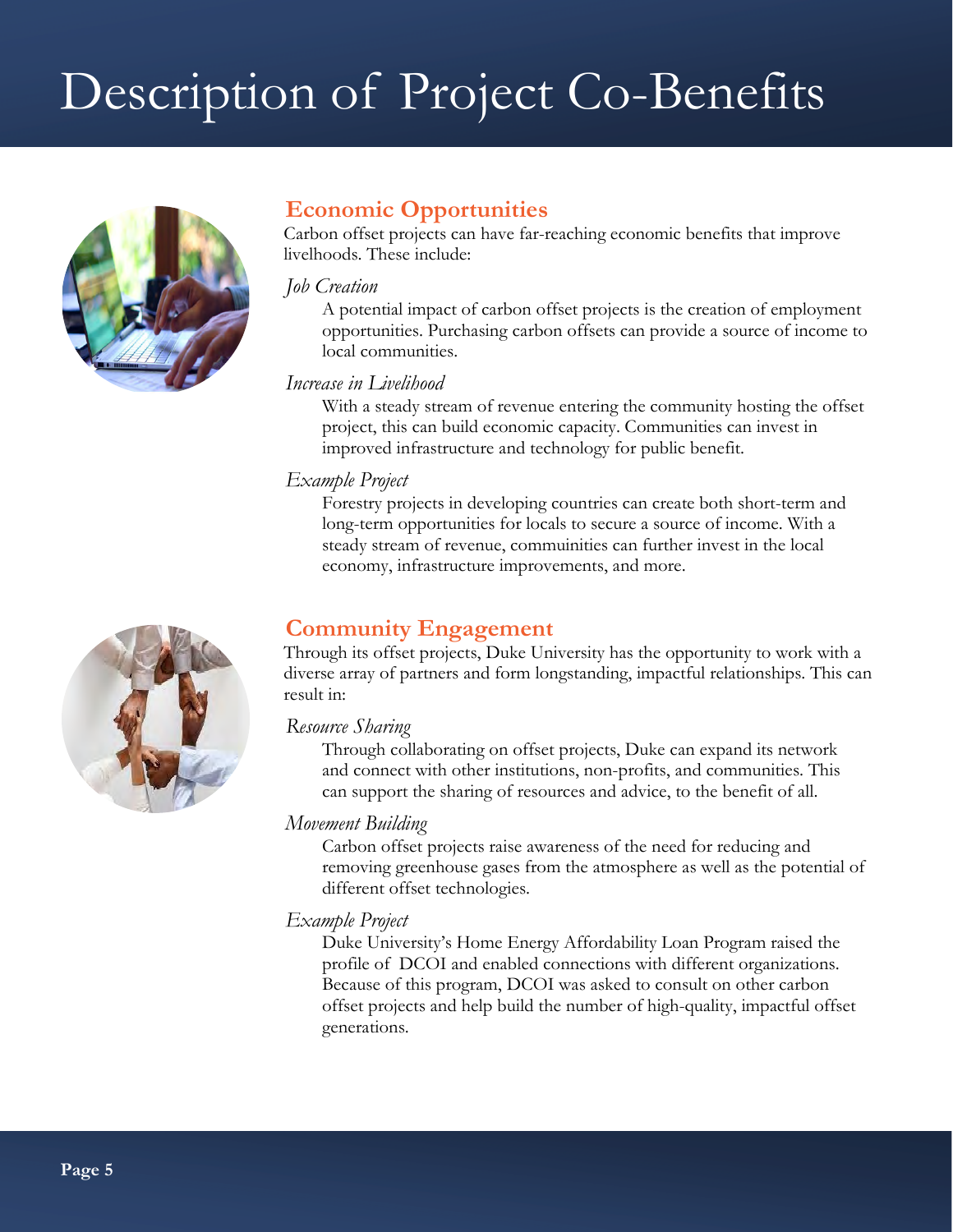# Example Carbon Offset Projects



### **Waste-to-Energy**

[Duke University's Loyd Ray Farms project](https://sustainability.duke.edu/offsets/projects/lrf) (LRF) anaerobically digested hog waste to produce and capture methane gas that was burned in an on-site microturbine. The renewable energy generated was used to power the waste-to-energy system and provide electricity to the hog barns.

**Co-benefits:** The project provided site visits for employees and students at Duke University and data analysis opportunities to students and researchers to help inform future waste-to-energy projects. The system also improved water quality by reducing the amount of nutrients in the waste water and increased the health of the hogs by limiting the amount of ammonia in the flush water. Finally, the system decreased odor within and outside of the barns, increasing the standard of living for local community members.



### **Energy Efficiency**

[Duke University's Home Energy Affordability Loan p](https://sustainability.duke.edu/offsets/projects/residential)ilot program provided homeowners with access to reliable information, highly skilled contractors, and low-interest loans to help employees increase the energy efficiency in their homes. Participants were encouraged to increase the energy efficiency of their home, which will save them money and increase the comfort of the home for many years to come.

**Co-benefits:** This project educated homeowners about how they could reduce energy use in their homes. Students helped develop the pilot program and design future energy efficiency programs through data analysis and research of best practices. Since completing their home energy improvements, participants have saved money on their energy bills and experienced higher indoor air quality.



#### **Urban Forestry**

[Duke University's Urban Tree Planting Pilot Project](https://sustainability.duke.edu/offsets/projects/forestry) planted 50 trees in Durham, NC. The project was developed through a partnership between Duke University, Keep Durham Beautiful, and local rotary clubs. These trees will continue togrow and sequester carbon over the next 50-100 years and will be tracked via a carbon offsets tree planting protocol designed by the DCOI.

**Co-benefits:** Tree planting projects provide opportunities for community engagement through local governments and neighborhood associations. Trees within the city provide a multitude of environmental benefits including stormwater and air pollution absorption, habitats for animals and pollinators, and reduction in energy use from nearby homes by providing shade on sunny days. Well maintained trees have also been shown to increase property values, reduce noise from nearby traffic, reduce instances of crime, among other co-benefits.